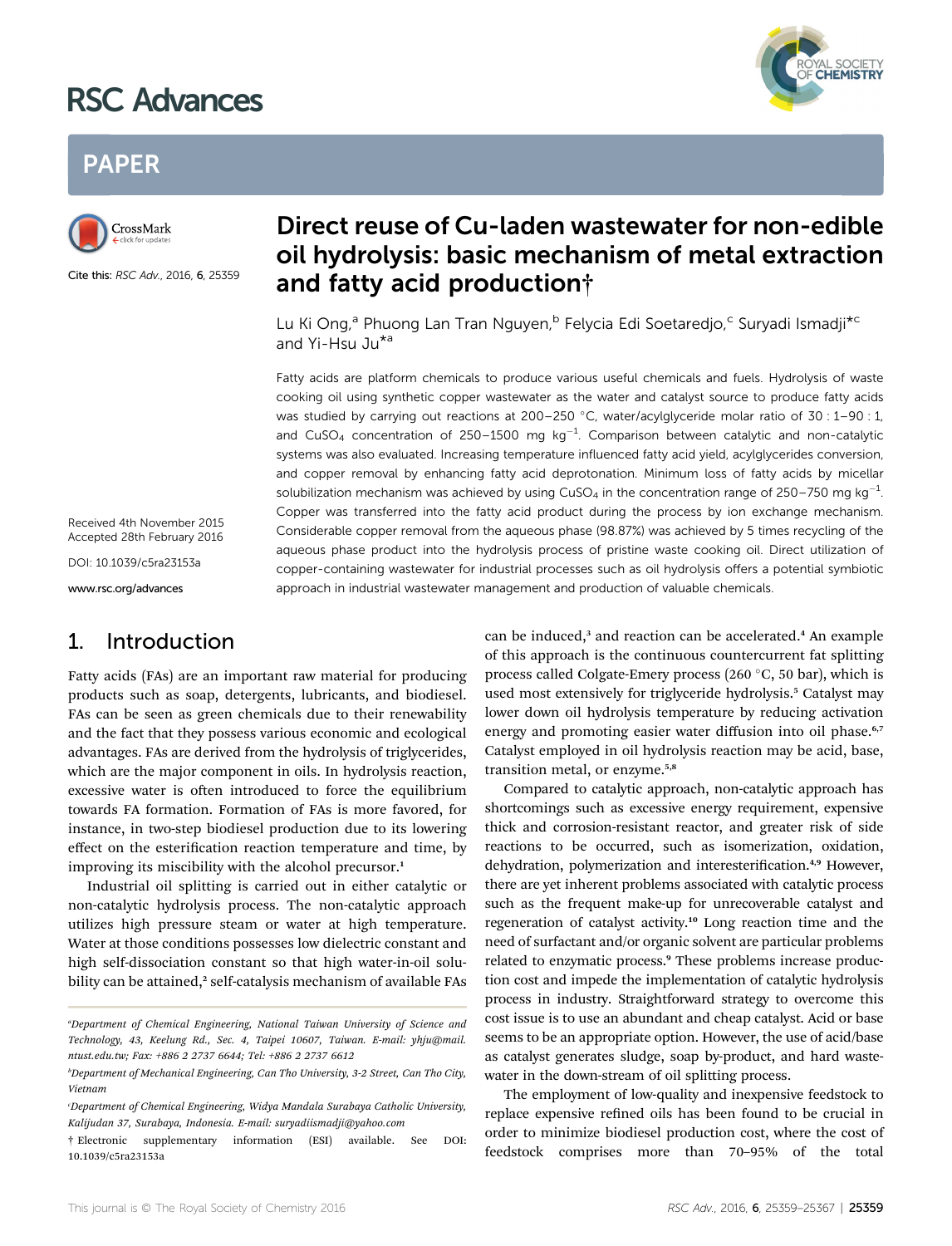expenditure.<sup>11</sup> The use of non-edible fatty waste material that two to three times cheaper than refined vegetable oil, such as waste cooking oil, is attractive for minimizing the total cost. Moreover, utilization of waste cooking oil as an oil feedstock for petroleum diesel alternative accommodates its disposal issue that increase proportionally with the continued growth of the human population in a more sustainable and environmental-friendly way.<sup>12</sup>

Meanwhile, rapid development and expansion of industries together with increasing global population raise a concern on the available fresh water reserves to meet all current and future demands. In response to this issue, wastewater reuse has the potential to satisfy urban, non-food agricultural, and industrial needs with less energy and cost compared to conventional wastewater treatment. Among various types of wastewater, heavy metal containing wastewaters have more limited scope for direct reuse than organic wastewater due to their toxicity, bio-accumulating, and non-biodegradable nature.<sup>13,14</sup> Heavy metal containing wastewaters are generated from various industries such as metal plating industry,<sup>15,16</sup> printed circuit board manufacturing,<sup>17</sup> and semiconductor industry.<sup>18</sup> Among heavy metals, copper often appears in wastewater as the major metal ion. Some conventional physicochemical technologies exist for the removal of such metals such as filtration, chemical precipitation, ion exchange, adsorption, electrochemical deposition and membrane process.<sup>13</sup> Although viewed as necessary, all these methods are generally expensive in terms of capital cost and material regeneration.<sup>19,20</sup> On the other hand, copper is classified as one of transition metals, which are known as catalyst in oleochemical processing.21,22 Therefore, direct reuse of wastewater laden with copper to hydrolyze non-edible oil feedstock, such as waste cooking oil may offer a more beneficial and greener solution in waste management and supply the large amount of water required in oil splitting process.

In this study, synthetic wastewater containing copper sulfate was used as a prototype model to investigate the potency and the basic reaction mechanism of industrial copper containing wastewater as the catalyst and water source for waste cooking oil hydrolysis. The effects of temperature, time, and concentration of copper in synthetic wastewater on FA yield were systematically studied in reference with the proposed reaction mechanism of copper soap formation and its catalytic mechanism on the oil hydrolysis reaction. The metal content of the hydrolyzed oil was determined and discussed.

(FFA) content analysis and quantification of acylglycerides. Detailed analysis procedure can be found elsewhere.<sup>23</sup>

All chemicals used were reagent grade, including KOH (85% purity, Across Organics, USA), anhydrous  $CuSO<sub>4</sub>$  (97% purity, Shimakyu, Japan), concentrated HCl (37% purity, Across Organics, USA), ethanol (95%, Echo Chemical, Taiwan). Anhydrous oxalic acid  $(\geq 99\%$  purity, Kokusan Chemical Co. Ltd., Japan) was used to standardize KOH solution. Indicator for titration analysis was phenolphthalein (Sigma Aldrich, USA). CuSO<sub>4</sub> stock solution with a concentration of 25 000 mg kg<sup>-1</sup> was made and stored in a dark bottle at room temperature for later use. Analytical reagent grade  $HNO<sub>3</sub>$  (90%, May and Baker, UK) was diluted to  $10\%$  (v/v) with deionized water for trace metal analysis. A standard solution containing Cu, Fe, Mg, Ca, Na, and K (solution IV, 1000 mg  $\mathrm{L}^{-1}$ , Merck Chemicals, USA) as well as one containing Pb and As (solution IX, 100 mg  $L^{-1}$ , Merck Chemicals, USA) were used for the preparation of calibration curves.

#### 2.2. Hydrolysis of WCO

A certain amount of oil and synthetic wastewater containing CuSO<sub>4</sub> with a concentration of 500 mg CuSO<sub>4</sub> kg<sup>-1</sup> solution was put into a batch reactor. The molar ratio of oil to water was 1 : 30. The reactor consists of a 190 mL glass chamber, a 316-grade stainless steel autoclave, a K-type thermocouple, a PID temperature controller, a pressure gauge, a magnetic stirrer, and an external electric heater (Fig. S1†). After closing the reactor tightly, oxygen was purged by nitrogen. The reactor was then heated to the desired temperature and held for a predetermined time under stirring. At the end of reaction time, the reactor was rapidly cooled to room temperature and the collected product was washed with warm water to remove glycerol. The washing filtrate was separated gravitationally in a separation funnel and the top layer was weighed and analyzed to obtain acid value (AV), saponification value (SV), ester value (EV) and metal content. All experiments were conducted in duplicate. The FA yield and acylglycerides conversion were calculated by using the following equations:

$$
\text{FA yield}(\%) \ = \ \frac{\text{AV}_{\text{oil product}}\ (\text{mg KOH/g oil}) \times m_{\text{oil product}}(g) - \text{AV}_{\text{oil feed}}\ (\text{mg KOH/g oil}) \times m_{\text{oil feed}}(g)}{(\text{SV} - \text{AV})_{\text{oil feed}}\ (\text{mg KOH/g oil}) \times m_{\text{oil feed}}(g)} \times 100\% \tag{1}
$$

### 2. Experimental

#### 2.1. Chemicals

Waste cooking oil (WCO) was obtained from a local restaurant in Taipei, Taiwan. The collected oil was stored in a dark bottle and used without any pretreatment. Gas chromatography (Shimadzu GC-2014) equipped with a ZB-5HT column (15 m  $\times$  0.32 mm  $\times$  0.1 µm) was employed for free fatty acid

Acylglycerides conversion (%) = 100%  
\n
$$
-\frac{EV_{oil\ product} (mg\ KOH/g\ oil) \times m_{oil\ product}(g)}{EV_{oil\ feed} (mg\ KOH/g\ oil) \times m_{oil\ feed}(g)}
$$
 (2)

Control experiments were performed by replacing CuSO4 solution with a very dilute  $H_2SO_4$  solution in the water with the same pH as that of the copper solution (pH 5.0). Water to acylglyceride molar ratio was varied from 30 : 1 to 90 : 1 by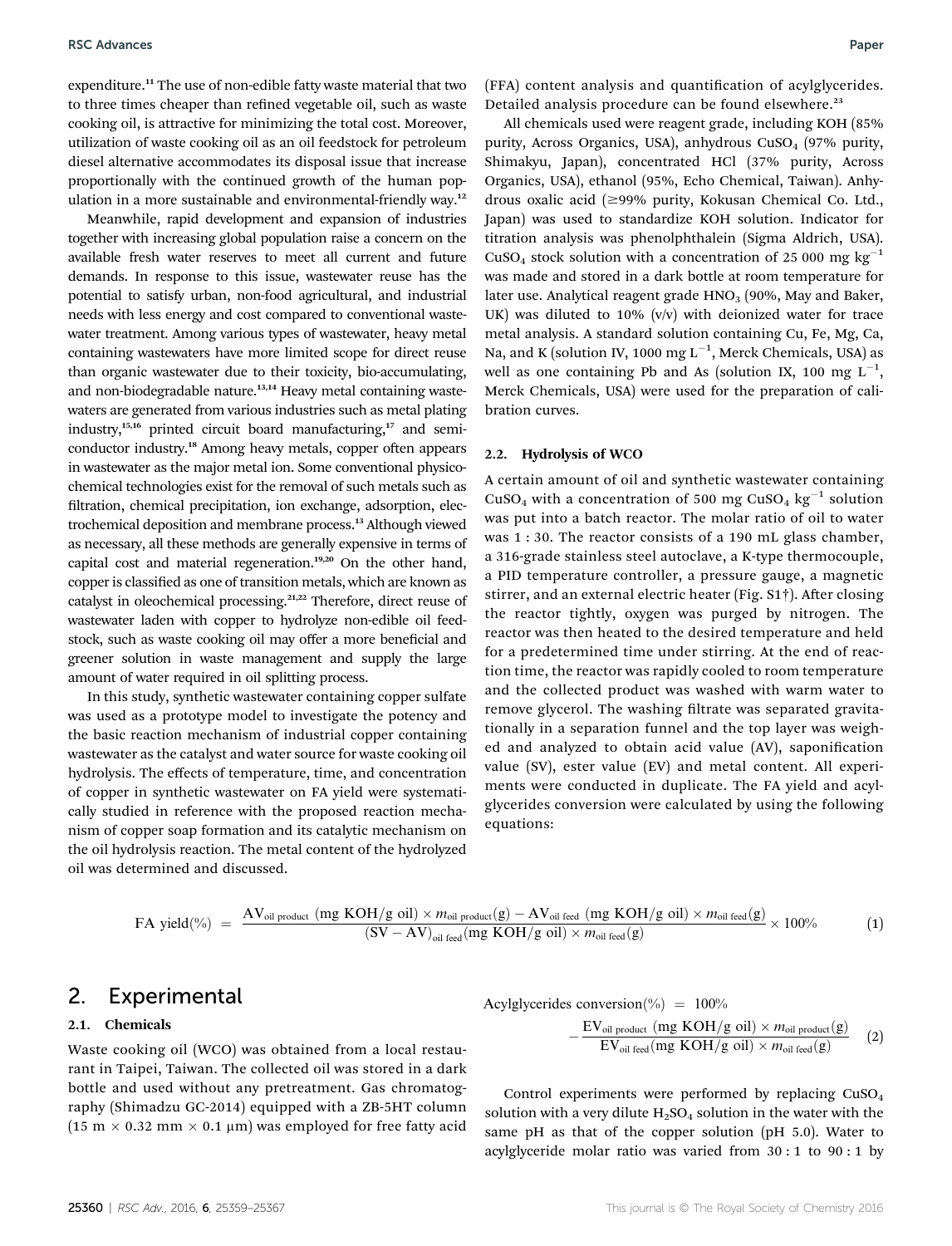changing the amount of copper solution with a concentration of 500 mg CuSO<sub>4</sub> kg<sup>-1</sup> solution. The effect of copper concentration was evaluated by varying copper concentration (250–1500 mg  $CuSO<sub>4</sub>$  kg<sup>-1</sup> solution), while keeping the molar ratio of water to acylglyceride at 30 : 1. Reactions were performed at 225 °C for 8 h and the oil product was then processed in the same manner as described previously. Non-catalytic hydrolysis of WCO was carried out by replacing copper solution with deionized water. All other parameters used were the same as the catalytic process.

magnetic stirring. The mixture was left to separate into oil and water layers and cooled to solidify the oil layer. Solid fat was filtered out by using a 5  $\mu$ m filter paper (Advantec Grade no. 2) and the acid solution was collected for inductively coupled plasma (ICP) analysis. Removal of copper (%) can be expressed as the number of  $Cu^{2+}$  transferred into oil phase per total  $Cu^{2+}$  introduced into the reaction system as shown in the following equation:

$$
Cu removal(^{0}_{0}) = \frac{Cu_{oil product}(mg kg^{-1}) \times m_{oil product}(kg) - Cu_{oil feed}(mg kg^{-1}) \times m_{oil feed}(kg)}{C_{CuSO_{4}\text{ solution}}(mg kg^{-1}) \times m_{CuSO_{4}\text{ solution}}(kg) \times \frac{MW_{Cu}}{MW_{CuSO_{4}}}
$$
(6)

#### 2.3. Oil analysis

FA content in WCO and hydrolyzed oil was determined as acid value (AV) by using the titration method described in ASTM D1980-87. Each sample was titrated with standardized KOH (0.5 N). The amount of KOH used in titration was translated into AV using eqn (3).

$$
AV(mg KOH/g oil) = \frac{V_{KOH}(mL) \times N_{KOH} \times 56.1}{wt of sample(g)},
$$
 (3)

where  $V_{\text{KOH}}$  and  $N_{\text{KOH}}$  are the volume and normality of KOH solution used to titrate the samples, respectively.

Saponification value (SV) was acquired by the titration method according to ASTM D5558-95. Sample and blank were titrated against standardized HCl solution (0.5 N) in the presence of phenolphthalein indicator until the pink color disappeared. SV was calculated according to eqn (4).

$$
SV(mg KOH/g oil) =
$$
  
\n
$$
\frac{V_{\text{HCl of blank}} - sample(mL) \times N_{\text{HCl}}(N) \times 56.1}{\text{wt of sample(g)}} , \qquad (4)
$$

where  $V_{\text{HCl}}$  and  $N_{\text{HCl}}$  are the volume and normality of HCl solution used to titrate the samples, respectively.

Total acylglyceride was estimated in terms of ester value (EV), which is the difference between SV and AV. Average molecular weight (MW<sub>av</sub>) of acylglyceride in WCO was obtained using eqn (5).

$$
MW_{\text{av}} = \frac{1000 \times 56.1 \times 3}{EV_{\text{oil feed}}(mg KOH/g \text{ oil})},
$$
(5)

where  $EV_{oil \text{ feed}}$  is the ester value of WCO that used as reaction feed of this study.

#### 2.4. Analysis of metal content in oil

Metal in the oil phase was extracted using the slightly modified method of Leonardis, et al.<sup>24</sup> Typically, 20 mL of 10% (v/v)  $HNO<sub>3</sub>$  was added to 5 g of oil sample and the mixture was placed in a water bath at 60  $\degree$ C for 4 h under where Cu<sub>oil product</sub>, Cu<sub>oil feed</sub>,  $m_{\text{oil}}$  product, and  $m_{\text{oil}}$  feed are copper concentration in oil product, copper concentration in oil feed, mass of oil hydrolysis product and mass of oil feed (WCO), respectively.  $C_{\text{CuSO}_4}$  is the concentration of copper solution used, while  $m_{\text{CuSO}_4}$  solution is the mass of copper solution feed. Conversion of  $CuSO<sub>4</sub>$  concentration into atomic Cu was done by using the ratio of molecular weight (MW) of Cu and  $CuSO<sub>4</sub>$ .

### 3. Results and discussion

#### 3.1. Effects of temperature and time on hydrolysis of WCO

WCO used in this study comprised of 84.03% triglycerides, 9.28% diglycerides, 0.29% monoglycerides, and 6.30% FFAs. Initial FFA content of WCO obtained from acid value titration technique was relatively similar from the GC result (*i.e.*, 12.35  $\pm$ 0.69 mg KOH/g oil equivalent to 6.21  $\pm$  0.35% as oleic acid). This similarity was observed also in the previous study.<sup>25</sup> Therefore, titration method was used in this study due to its accuracy and absence of damage risk to GC column by metal deposition.

Temperature played an important role in the endothermic hydrolysis of WCO. Increasing temperature drove FA yield and glycerides conversion faster towards equilibrium and increased Cu removal (Fig. 1). Above 225  $\degree$ C, temperature had negligible effects on FA yield, acylglycerides conversion and Cu removal. Hence, 225  $\degree$ C was selected as the temperature for evaluating the effect of the amount and concentration of synthetic wastewater.

All reactions reached equilibrium in about 8 h, judging from unchanging FFA yield, acylglycerides conversion, and AV (Fig. 1 and S2†). From Fig. 1A and B, hydrolysis reaction resulted in the same values for FA yield and acylglycerides conversion at equilibrium (also equilibrium AV in Fig. S2†) regardless of reaction temperature due to the same amount of water used, which was also confirmed by Sturzenegger and Sturm.<sup>26</sup> The same water to acylglyceride molar ratio  $(30:1)$  used in the reactions implies that free glycerol was distributed between oil and aqueous phases to the same extent, which resulted in the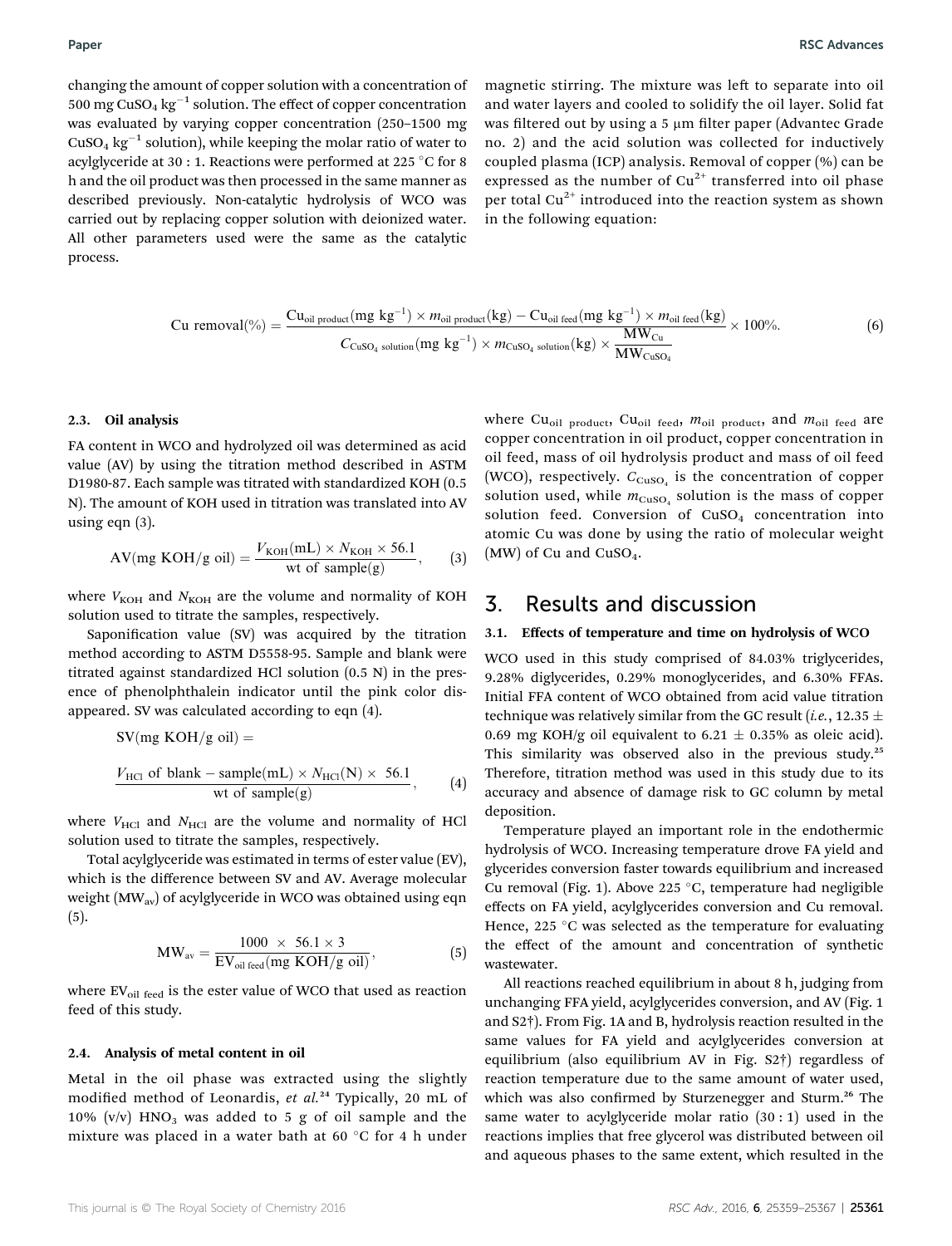

Fig. 1 Percentage of (A) FA yield, (B) acylglycerides conversion, and (C) copper removal of hydrolysis reaction at ( $\blacksquare$ ) 200 °C, ( $\spadesuit$ ) 225 °C, and ( $\spadesuit$ ) 250 °C with control experiment points in open symbols (water to acylglycerides molar ratio of 30  $\,$  1 and CuSO $_4$  concentration of 500 mg kg $^{-1}$ ).

same incomplete degree of hydrolysis (around 80%) in all reaction temperatures.<sup>2</sup>

It is worthwhile to notice that no induction period was observed in this study. Previous studies reported that by using high reaction temperature of 260–280  $\degree$ C (ref. 2 and 27) and initial FFA content of  $10-20$  wt%,<sup>3,8</sup> sufficient water can be supplied into oil phase by means of better water–oil miscibility to diminish induction period in oil hydrolysis. Since the temperature and initial FFA content of WCO used in this study are lower than the minimum required values stated above, it seems that a small amount of hydrophobic copper soap in the oil phase increased the solubility of water into the oil by the formation of unstable water-in-oil emulsion.<sup>28</sup> Although recognized as unstable emulsion, agitation during the process may help the emulsion to be re-stabilized. In control experiments, catalysis of  $H^+$  from added  $H_2SO_4$  accelerated FA formation that caused induction period to be reduced to about 30 min at 200  $^{\circ}{\rm C}$ and 15 min at 225  $\degree$ C (Fig. 1).

The mechanism shown in Fig. S3† explains how the reaction was facilitated in the presence of copper. Copper acted dominantly as Lewis acid, which was verified by comparably high FA yield in the copper catalyzed system and the control experiments. Direct copper soap catalysis mechanism provided small augmentation to Cu catalytic performance in the oil phase. Liberation of proton in the cation exchange between  $Cu^{2+}$  and fatty acids gave acidic final aqueous solution with  $pH$  of 2.2–3.0.

No copper soap was formed in the control experiments, thus Cu removal percentages in the control experiments were zero.

Catalytic activity of metallic soaps, particularly copper soap in the oil hydrolysis process was highlighted also in the some patents.29,30 It is worth to noting that the amount of fatty acid produced during the reaction increased significantly with the increase of copper removal as shown in Fig. 1A and C. This again proves that the role of copper soap as catalyst in the fatty acid production.

The effect of temperature on copper removal can be easily understood from the proposed reaction between  $Cu^{2+}$  and deprotonated FA to produce hydrophobic metallic soap (Fig. S3†). As temperature increases, water possesses relatively low dielectric constant  $(\varepsilon)$  and larger self-ionization constant  $(K_w)$ , which facilitates oil-water miscibility and FA dissociation. Fig. S4<sup>†</sup> shows  $\varepsilon$  and  $-\log(K_w)$  of water as function of temperature and pressure. The increasing FA deprotonation and enhanced oil–water miscibility promotes more reaction between  $Cu^{2+}$  and FAs. Fig. 1C depicts that accelerating effect of temperature towards Cu-FA equilibrium, which intensified at higher temperature. As shown in Fig.  $S4$ ,  $K_w$  approaches constant with nearly the same low  $\varepsilon$  at 225 °C, which explains why this is the optimum temperature in affecting FA yield, conversion, and Cu removal. The indication of control system to catch up the catalytic performance of copper catalyzed system at 225  $\degree$ C and higher can be explained by the same reason.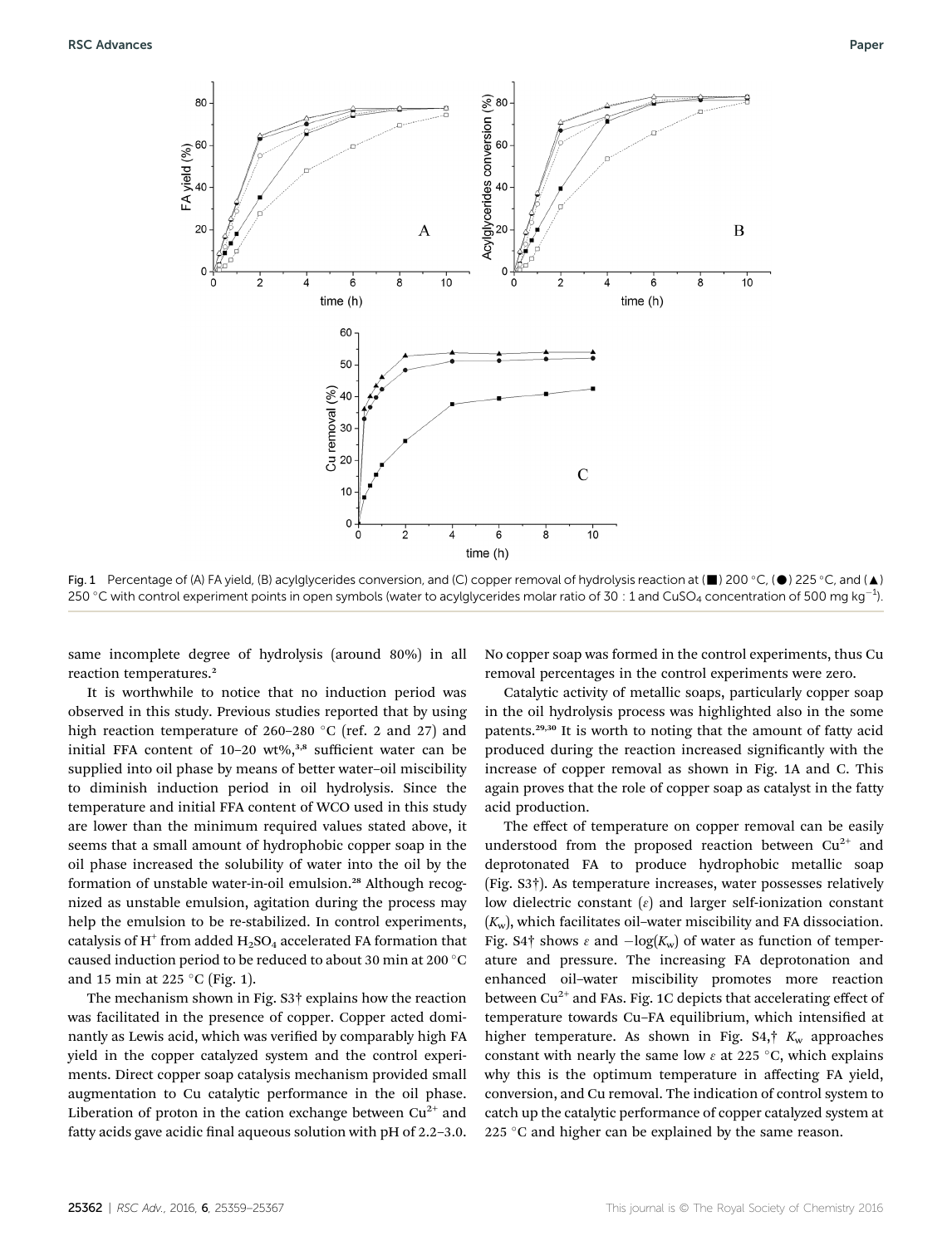Table 1 Effect of copper solution amount on FA yield, acylglycerides conversion, Cu in the oil and Cu removal (CuSO<sub>4</sub> concentration: 500 mg kg<sup>-1</sup>, T = 225 °C, t = 8 h)

| Water/acylglycerides<br>molar ratio | FA yield<br>(%) | Acylglycerides conversion<br>(%) | Cu in the oil<br>$(mg kg^{-1} oil)$ | Cu removal<br>(%) |
|-------------------------------------|-----------------|----------------------------------|-------------------------------------|-------------------|
| 30:1                                | 77.61           | 83.02                            | $72.23 \pm 0.72$                    | 51.82             |
| 60:1                                | 82.04           | 93.65                            | $209.67 \pm 1.14$                   | 78.63             |
| 90:1                                | 77.99           | 94.25                            | $260.73 \pm 3.52$                   | 65.66             |

#### 3.2. Effects of amount and concentration of copper solution on hydrolysis of WCO

As suggested by the reaction mechanism of copper soap formation in Fig. S3,† copper ion quantity affects the amount of FAs in the product. Hence, appropriate amount of wastewater with a certain copper concentration should be carefully selected. In this study,  $CuSO<sub>4</sub>$  concentrations from 250 to 1500 ppm were evaluated as the model of real industrial Cu-laden wastewater.<sup>16,17</sup> Table 1 and Fig. 2 show the effect of amount of copper solution and copper concentration, respectively, on hydrolysis of WCO. As water to acylglyceride molar ratio was



Fig. 2 Effect of copper solution concentration on (A) FA yield and acylglycerides conversion; (B) Cu removal and concentration of Cu in oil (water to acylglycerides molar ratio = 30 : 1,  $T = 225 \degree C$ ,  $t = 8$  h) with  $\frac{1}{225}$   $\frac{1}{225}$   $\frac{1}{225}$   $\frac{1}{225}$   $\frac{1}{225}$   $\frac{1}{225}$   $\frac{1}{225}$   $\frac{1}{225}$   $\frac{1}{225}$   $\frac{1}{225}$   $\frac{1}{225}$   $\frac{1}{225}$   $\$ fitting result of Cu removal $(\%) =$  $(367.955 + CuSO<sub>4</sub> concentration)$  $(R^2)$ 0.966).

increased from 30 : 1 to 60 : 1, acylglycerides conversion increased from 83.02% to 93.65% (Table 1). This was caused by the diffusion of glycerol out from the oil phase by excessive water, which shifted equilibrium towards product formation.26,27,31 Although there was an improvement in acylglycerides conversion (10.63%) as water to acylglyceride molar was increased from 30 : 1 to 60 : 1, FA yield only increased 4.43%. In fact, as water to acylglyceride molar ratio was increased to 90 : 1, FA yield decreased to approximately the same value as that obtained at 30 : 1. The decrease in FA yield at increasing water feed was due to more  $Cu^{2+}$  involved in the reaction system, which consumed more FAs to generate copper soap as shown in the increase of copper amount in the oil phase (Table 1).

A sudden drop in copper removal at a water to acylglyceride molar ratio of 90 : 1 (Table 1) may be explained by the mixing behavior. To certain extent, adding water can improve mixing by creating less viscous oil–water mixture. However, more water tends to make low-density oil floating on the surface during mixing. The non-uniform mixture of oil and aqueous phase may result in less metal extraction by the proposed mechanism and may explain the diffusion limitation in glycerol extraction.

Reactor loading affects mixing profile, hence reactor performance. Table S1† shows that oil loading had little effects on FA yield and conversion. Nevertheless, mixing worsened at higher oil loading, as indicated by lower Cu content in oil and Cu removal, particularly at a water to acylglyceride molar ratio of  $60:1$ . This was evident from an observation of oil floating away from the stirring bar at large oil loading while keeping fixed total reactants mass. At a water to acylglyceride molar ratio of 90 : 1, the effect of oil loading was less pronounced since water was in large excess for both oil loading studied (27.49 g and 48.12 g).

Increasing CuSO<sub>4</sub> concentration had insignificant effect on the increase of acylglycerides conversion as expected, since catalyst can only accelerate the reaction without affecting equilibrium yield. The slight increase in acylglycerides conversion at high CuSO<sub>4</sub> concentration (1250 and 1500 mg  $kg^{-1}$ ) in Fig. 2A may be due to the additional  $Cu^{2+}$  that reacted with FAs that shifted the equilibrium to acylglycerides conversion. Formation of more copper soap that yielded more driving force for copper diffusion into oil phase is evident from the rise of Cu content in oil and Cu removal in Fig. 2B.

While Cu concentration in the oil product increased linearly with the linear increase of CuSO<sub>4</sub> concentration, Cu removal increases in hyperbolic trend similar to that of Michaelis– Menten kinetic profile. That similarity can be traced through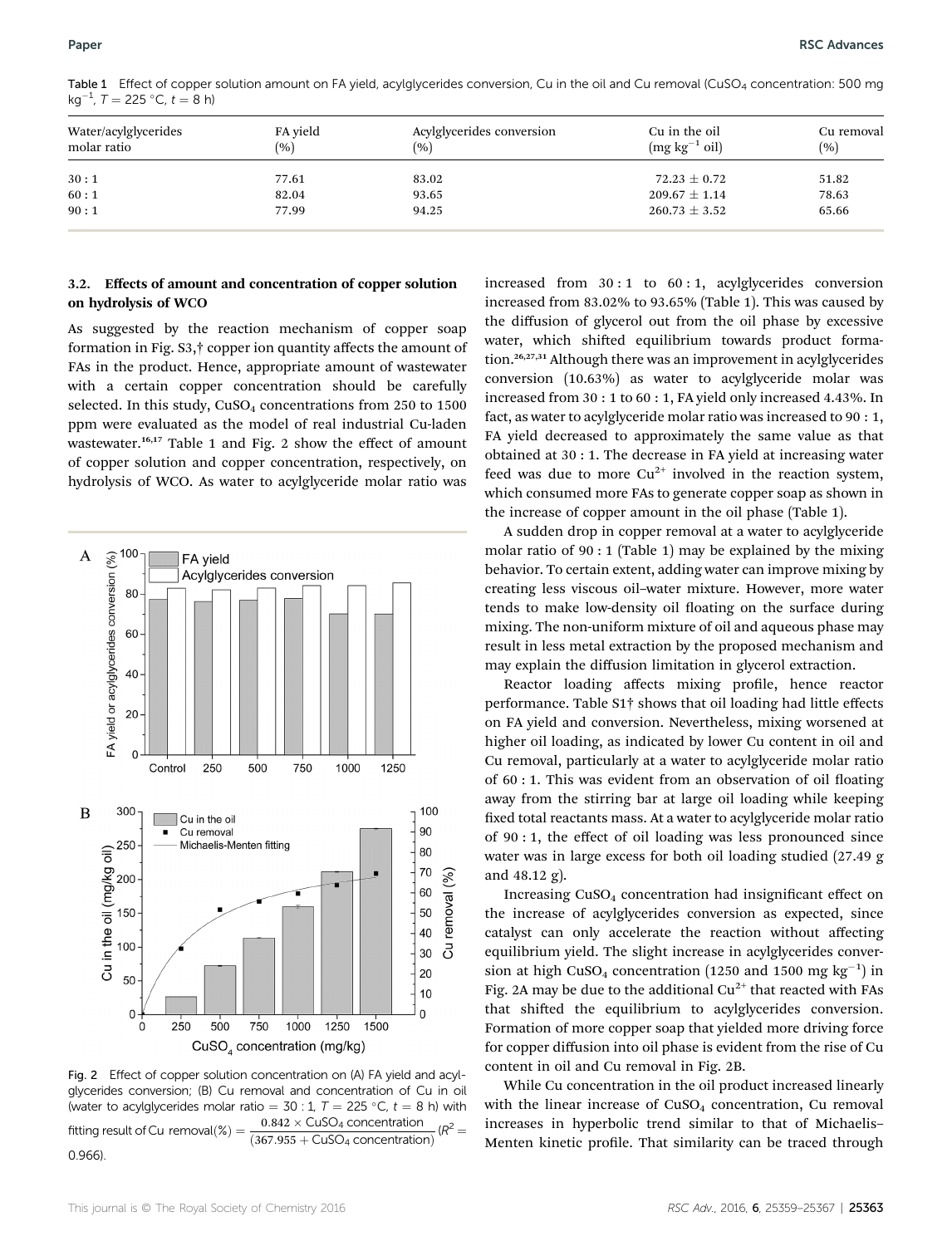the analogy between the formation of copper soap and Michaelis–Menten assumption of limited substrate and excessive enzyme. Removal of copper began in aqueous phase, where a limited portion of FAs was dissolved in subcritical water.<sup>8</sup> Reaction then proceeded between  $Cu^{2+}$  and water-soluble FAs as described in Fig. S3.† Copper soap was then transferred from aqueous phase into oil phase because of its hydrophobicity. Increasing copper concentration triggered competition between  $Cu<sup>2+</sup>$  ions to react with finite amount of FAs in aqueous phase. At certain point, addition of copper only slightly increased the removal percentage due to Cu–FA reaction equilibrium.

A sudden drop in FA yield at 1000 mg  $kg^{-1}$  suggests micellar solubilization of FAs by copper soap that remained in aqueous phase. Although copper soap is insoluble in water, its existence in aqueous phase after reaction was probably stabilized by the extracted glycerol and small amounts of emulsifier (monoglycerides and diglycerides) existed in the aqueous phase. A series of slightly turbid solution that become more yellowish (Fig. S5†) shows micellar solubilization enhancement of FAs with increasing CuSO<sub>4</sub> concentration.

#### 3.3. Comparison of catalytic and non-catalytic hydrolysis of **WCO**

Autocatalysis by FFAs in oil feedstock is known to accelerate oil hydrolysis in sub- or supercritical water by utilizing  $H^+$  from the dissociation of FAs. Despite the fact of acid catalysis mechanism, autocatalysis system is often named as non-catalytic because of the absence of externally added catalyst, which is  $CuSO<sub>4</sub>$  in this study. As shown in Table S2, $\dagger$  FA yield and acylglycerides conversion of non-catalytic system are lower than that of the catalytic system at temperatures below 250  $\degree$ C. The presence of copper resulted in higher reaction rate and water-inoil solubility than those without copper. Lower water solubility in the absence of copper soap was characterized by the induction period in the non-catalytic system (Fig. 3). From the same



Fig. 3 Acid value–time profile of Cu-catalyzed and non-catalyzed waste cooking oil hydrolysis reactions with respect to control system (dilute H<sub>2</sub>SO<sub>4</sub>, pH 5.0) at 225 °C (water to acylglycerides molar ratio = 30 : 1).

graph, the control system showed a very small induction period  $(\leq 15$  min) due to the catalytic role of H<sup>+</sup> from a small amount of added  $H<sub>2</sub>SO<sub>4</sub>$ , which was enhanced in subcritical water condition.

Equal FA yield and acylglycerides conversion between catalytic and non-catalytic systems at 250 $\degree$ C indicates the remarkable effect of autocatalysis mechanism. Application of high temperature (250 $\degree$ C and higher) to induce autocatalysis of FFA was also observed in previous studies.<sup>3,32,33</sup> Since both systems worked at the same temperature and pressure, there is likelihood that autocatalysis scheme also occurred in the catalytic system. At 250  $\degree$ C and reacted for 6 h, about the same FA yield and acylglycerides conversion was obtained in both catalytic and non-catalytic systems, which reveals that non-catalytic system has slower reaction rate at lower temperature.

A close look at Table S2† reveals that there are discrepancies between FA yield and acylglycerides conversion in either catalytic or non-catalytic system. The difference between FA yield and conversion may be caused by the loss of FAs either from being extracted into aqueous phase during reaction and/or from washing of oil product. An almost constant difference between FA yield and acylglycerides conversion (5–7%) for catalytic, noncatalytic, and control systems denotes minimum FA loss in the catalytic system and leads to stronger conviction that diglycerides and monoglycerides are responsible for the loss. Holliday et al. (1997) also reported FA loss in the form of emulsion in their study on the subcritical water hydrolysis of vegetable oils.

Based on the current data, mass balance of fatty acid can be built and analyzed to evaluate specific FA loss as the result of copper soap formation in this study. Evaluation by the mass balance of copper ion with the aqueous phase as the boundary system was not performed since the amount of each copper species (*i.e.*, free copper ion and copper soap in aqueous phase) cannot be specified. FA mass balance with oil phase as the boundary system can be written as follows:

$$
\frac{dFA}{dt} = FA_{input} - FA_{output} + FA_{generation} - FA_{degeneration}
$$
 (7)  

$$
\frac{dFA}{dt} = FA_{initial} - (FA_{final} + FA_{loss to aqueous phase}) + FA_{from acylglycerides} - FA_{reacted with Cu}
$$
 (8)

when the reaction achieved equilibrium, the equation can be simplified to:

$$
0 = FAinitial - (FAfinal + FAloss to aqueous phase) + FAfrom acylglycerides- FAreacted with Cu
$$
 (9)

By introducing measured parameter for each term, the final mass balance becomes:

$$
0 = AVinitial - AVfinal - FAloss to aqueous phase + (EVinitial - EVfinal)- FAreacted with Cu
$$
 (10)

FA reacted with Cu term can be neglected in the control system, thus FA loss to the aqueous phase as water soluble acylglycerides can be calculated using the data in the control experiment at equilibrium state.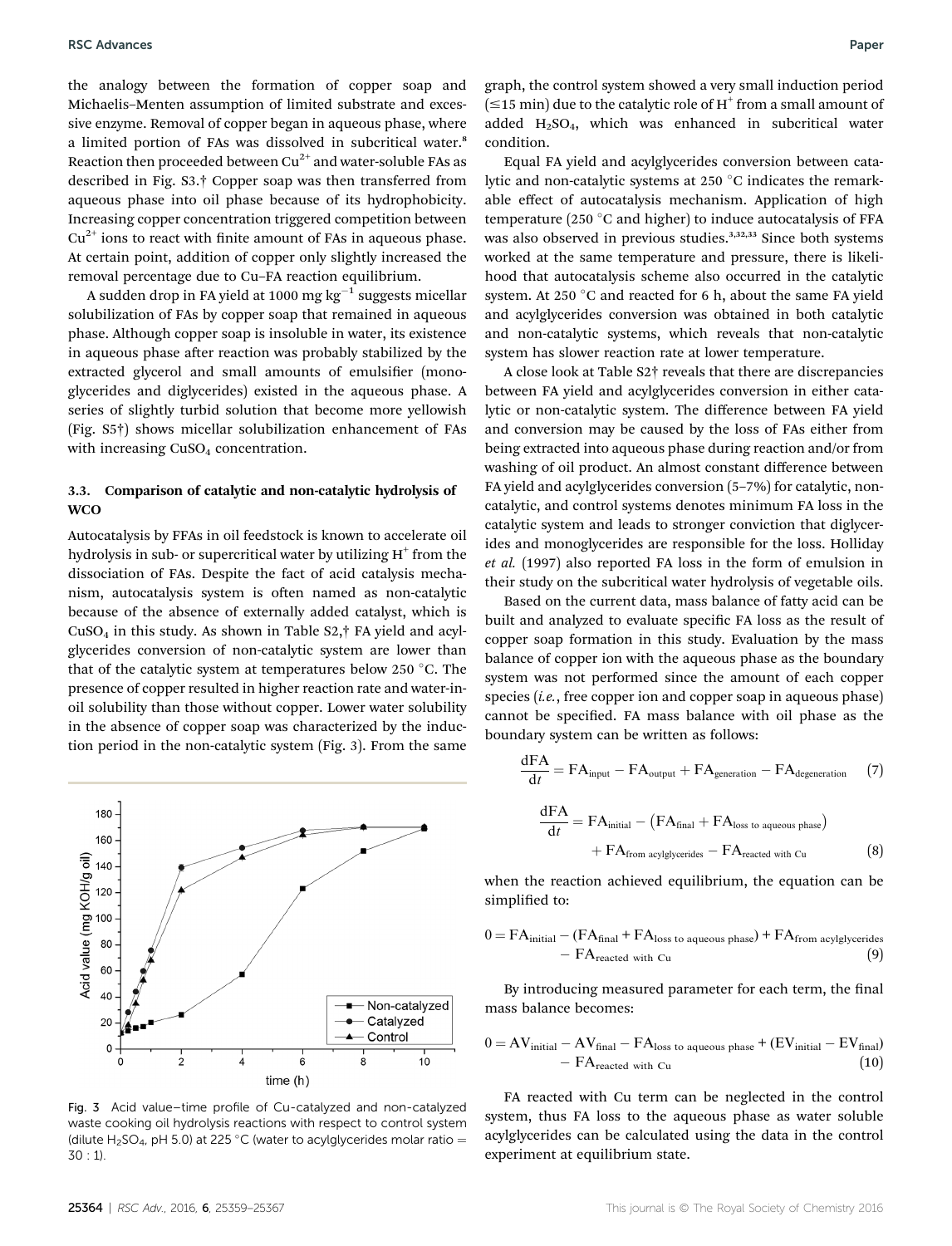Table 2 Mass balance of fatty acids in equilibrium state of control and copper-catalyzed systems (CuSO<sub>4</sub> concentration: 500 mg kg<sup>-1</sup> and water/acylglycerides molar ratio  $= 30 : 1$ )

| Temperature               | time | AV <sub>control final</sub> | AV <sub>final</sub>                                                                                                                                                                                                           | $EV_{control final}$        | $EV_{final}$                          | Mass yield | FA <sub>reacted</sub> with Cu | Cu soap                              |
|---------------------------|------|-----------------------------|-------------------------------------------------------------------------------------------------------------------------------------------------------------------------------------------------------------------------------|-----------------------------|---------------------------------------|------------|-------------------------------|--------------------------------------|
| $(^\circ C)$              | (h)  | (mg KOH/g oil)              | (mg KOH/g oil)                                                                                                                                                                                                                | (mg KOH/g oil)              | (mg KOH/g oil)                        | (%)        | (mg KOH/g oil)                | formed <sup><math>a</math></sup> (%) |
| 225                       | 8    | 170.26                      | 170.46                                                                                                                                                                                                                        | 34.54                       | 34.22                                 | 92.09      | 0.12                          | 52.54                                |
| 250                       | 6    | 170.34                      | 170.31                                                                                                                                                                                                                        | 34.34                       | 34.24                                 | 92.10      | 0.13                          | 56.92                                |
| $a$ As Cu removal $(\%):$ |      |                             | $\frac{\text{FA}_{\text{reacted with Cu}}(\text{mg KOH/g oil})}{\text{X}_{\text{cm}} \times m_{\text{coll}}} \times m_{\text{coll}}$ product(g)<br>500 mg CuSO <sub>4</sub> /kg solution $\times$ 0.0288 kg solution $\times$ | $MW_{KOH}$<br>$MW_{CuSO_4}$ | $\times$ 100%.<br>$\frac{MW_{Cu}}{H}$ |            |                               |                                      |

Control: 
$$
0 = AV_{initial} - AV_{control final} - FA_{loss}
$$
 to aqueous phase  
+  $(EV_{initial} - EV_{control final})$  (11)

$$
FAloss to aqueous phase = AVinitial - AVcontrol final+ (EVinitial - EVcontrol final)
$$
 (12)

FA reacted with Cu then can be calculated by substituting the value of FA loss from the control experiment into eqn (10).

$$
FA_{reacted with Cu} = AV_{control final} - AV_{final}
$$
  
+ 
$$
EV_{control final} - EV_{final},
$$
 (13)

where lower indices of "control final" and "final" refer to the equilibrium state of oil in control and copper catalyzed system (reactions at 225 °C for 8 h and 250 °C for 6 h), respectively. The value of each measured property and the predicted amount of copper soap formed as Cu removal percentage are presented in Table 2. The predicted copper soap formed from this balance shows comparable values to the copper removal percentage presented in Fig. 1C. Slight difference between the predicted and measured values (0.72% and 3.46% for reaction at 225  $^{\circ}$ C and 250  $\degree$ C, respectively) indicates that some copper soap formed might be dissolved in the aqueous phase. At higher temperature (250 $\degree$ C), it was possible that more glycerol was extracted more into the aqueous phase, thus enhancing the stability of copper soap in the aqueous phase. Since the amount of Cu introduced into the system was considerably small, the amount of FA lost due to reaction with Cu was also small (ca.

0.06–0.07% as oleic acid). This can be viewed as positive point in using copper in wastewater as the catalyst for oil hydrolysis.

#### 3.4. Metal content in product

Metal concentrations in the hydrolyzed oil product are summarized in Table 3. Copper content in the hydrolyzed oil increased drastically due to  $Cu^{2+}$  uptake during the reaction. A slight increase in iron content may be due to leaching of reactor surface during reaction. Concentrations of other metals drop as the result of being absorbed into water phase in the course of reaction.

Metal contamination in WCO and hydrolyzed oil has definitely disqualified its utilization in food as recommended in the Codex Alimentarius standards.34,35 Biodiesel produced from hydrolyzed product of WCO catalyzed by copper containing wastewater may pass ASTM D6751 since excessive copper and other metal contaminants may be removed in the washing step during biodiesel production. To be merit for food and pharmaceutical application, oil product may need to be purified by acid extraction of metal or fatty acid extraction by means of distillation or supercritical  $CO<sub>2</sub>$  extraction to separate fatty acids from metal soap.5,36

High metal contamination on the FAs product signifies the capability of this studied process for reducing heavy metal toxicity in wastewater. Several published studies had referred the potency of vegetable oil to extract heavy metal such as  $Hg^{2+}$ ,<sup>37</sup> Cu<sup>2+</sup>,<sup>38-40</sup> Cr<sup>6+</sup>,<sup>41</sup> and Cd<sup>2+</sup>.<sup>42</sup> The critical role of carrier

| Element       | Concentration (mg $kg^{-1}$ ) |                |                         | Reference            |  |
|---------------|-------------------------------|----------------|-------------------------|----------------------|--|
|               | Waste cooking oil             | Hydrolyzed oil | Max. $(mg kg^{-1} oil)$ |                      |  |
| Cu            | 4.56                          | 72.23          | $0.1 - 0.4$             | Codex Stan, 210-1999 |  |
| Fe            | 5.11                          | 7.18           | $1.5 - 7.0$             | Codex Stan, 210-1999 |  |
| Pb            | 0.36                          | ND             | 0.1                     | Codex Stan. 19-1981  |  |
| As            | 0.02                          | ND             | 0.1                     | Codex Stan. 19-1981  |  |
| Ca & Mg       | 8.32                          | 4.94           | 5.0                     | ASTM D6751           |  |
| Na & K        | 13.01                         | 4.14           | 5.0                     | ASTM D6751           |  |
| Total ash (%) | 0.0045                        | 0.0096         | 0.02                    | ASTM D6751           |  |

<code>Table 3 Concentration</code> of metals in waste cooking oil and product of copper-catalyzed hydrolysis (CuSO<sub>4</sub> concentration: 500 mg kg<sup>-1</sup>, water/ acylglycerides molar ratio = 30 : 1,  $T = 225$  °C,  $t = 8$  h)<sup>a</sup>

 $\textsuperscript{a}$  ND: not detected.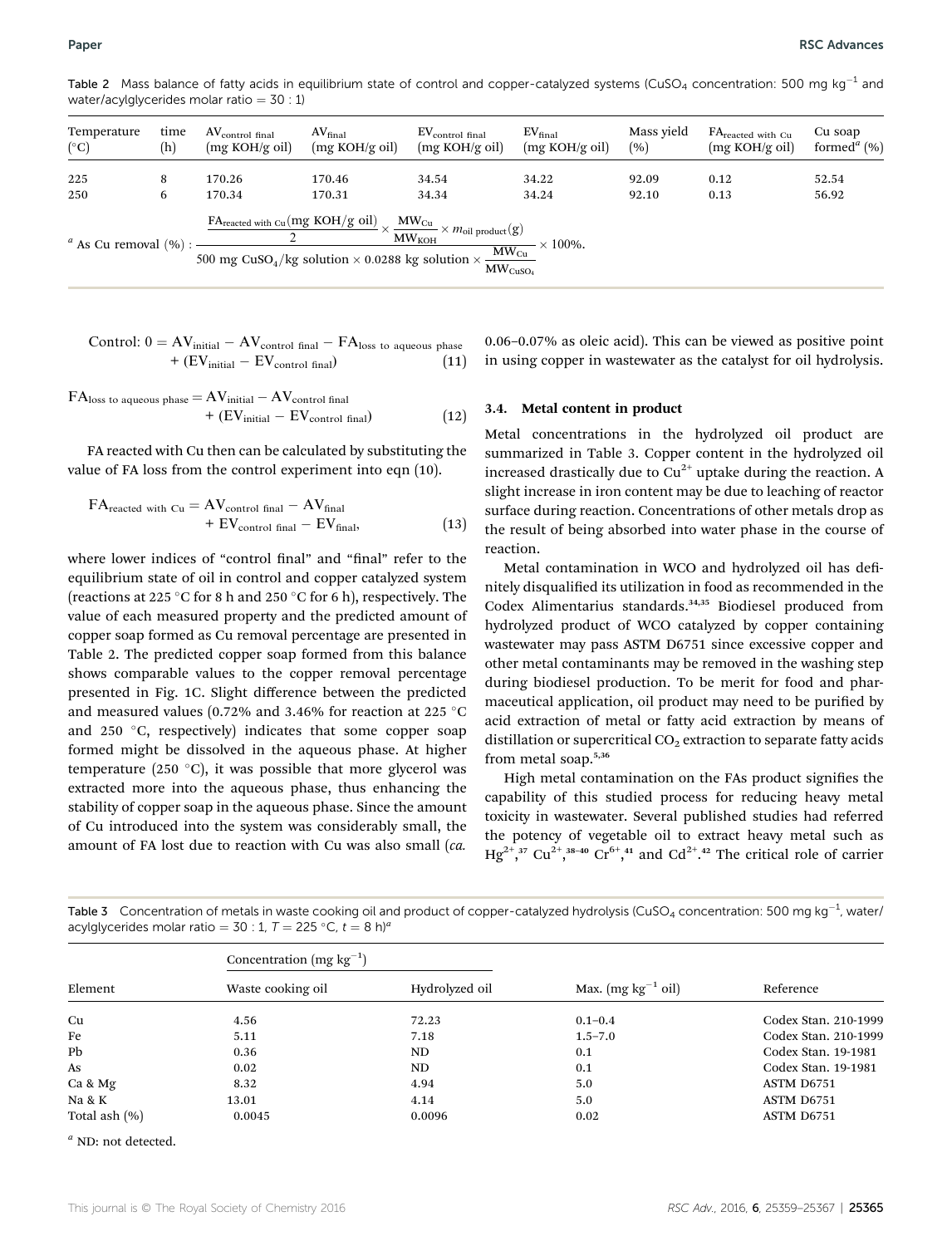Table 4  $\,$  Sequential recycle of aqueous product for batch hydrolysis of pristine WCO (Initial CuSO $_4$  concentration: 500 mg kg $^{-1}$ , water/acylglycerides molar ratio =  $30 : 1, T = 225 °C, t = 8 h$ 

| Batch<br>no. $(i)$                                                                                                                                                                                                                                                                                                                                                                                                                                                                                              | make-up water $(g)$ | Cumulative mass of | Acid value<br>$(mg KOH g^{-1})$ | FA yield<br>(%) | Acylglycerides<br>conversion (%) | Cu in oil<br>$(mg kg^{-1} oil)$ | Cumulative Cu<br>removal <sup><i>a</i></sup> (%) | $Cu^{2+}$ in water<br>phase <sup>b</sup> (mg kg <sup>-1</sup> ) |
|-----------------------------------------------------------------------------------------------------------------------------------------------------------------------------------------------------------------------------------------------------------------------------------------------------------------------------------------------------------------------------------------------------------------------------------------------------------------------------------------------------------------|---------------------|--------------------|---------------------------------|-----------------|----------------------------------|---------------------------------|--------------------------------------------------|-----------------------------------------------------------------|
| 1                                                                                                                                                                                                                                                                                                                                                                                                                                                                                                               | $\bf{0}$            |                    | $170.46 \pm 0.25$               | 77.61           | 83.03                            | $72.23 \pm 0.72$                | 51.82                                            | 95.92                                                           |
| 2                                                                                                                                                                                                                                                                                                                                                                                                                                                                                                               | 0.8                 |                    | $158.61 \pm 0.21$               | 72.23           | 77.56                            | $45.13 \pm 0.35$                | 85.23                                            | 29.40                                                           |
| 3                                                                                                                                                                                                                                                                                                                                                                                                                                                                                                               | 1.2                 |                    | $148.04 \pm 0.15$               | 67.38           | 72.96                            | $22.12 \pm 0.09$                | 97.73                                            | 4.51                                                            |
| $\overline{4}$                                                                                                                                                                                                                                                                                                                                                                                                                                                                                                  | 1.6                 |                    | $127.69 \pm 0.31$               | 57.86           | 64.34                            | $12.12 \pm 0.06$                | 98.84                                            | 2.30                                                            |
| $\overline{5}$                                                                                                                                                                                                                                                                                                                                                                                                                                                                                                  | 2.0                 |                    | $103.20 \pm 0.36$               | 46.15           | 53.31                            | 7.36 $\pm$ 0.05                 | 98.87                                            | 2.26                                                            |
| $\left[ \text{Cu}_{\text{oil product}^{\text{+}}} \left( \text{mg kg}^{-1} \right) \times \text{ M}_{\text{oil product}^{\text{+}}} \left( \text{kg} \right) \right] - \left[ \text{Cu}_{\text{oil feed}^{\text{-}} i} \left( \text{mg kg}^{-1} \right) \times \text{ M}_{\text{oil feed}^{\text{-}} i} \left( \text{kg} \right) \right] \times 100\% ;$<br>$a$ Calculated by:<br>$500 \mathrm{\; mg\; CuSO_4 \; kg}^{-1} \times 0.0288 \mathrm{\; kg \;} \times \frac{\mathrm{MW_{Cu}}}{\mathrm{MW_{CuSO_4}}}$ |                     |                    |                                 |                 |                                  |                                 |                                                  | $i = 1, 2, , 5$ .                                               |
| <sup>b</sup> Calculated by : 500 mg kg <sup>-1</sup> × (100 – Cumulative Cu removal)% × $\frac{MW_{Cu}}{MW_{CuSO_4}}$ .                                                                                                                                                                                                                                                                                                                                                                                         |                     |                    |                                 |                 |                                  |                                 |                                                  |                                                                 |

agent existence in vegetable oil to achieve high metal removal percentage was demonstrated by 50-100% copper removal after 24–28 h of extraction in the presence of di-2-ethylhexyl phosphoric acid as carrier agent<sup>38</sup> and only 10% removal by extraction using various vegetable oil (i.e., corn oil, canola oil, sunflower oil, and soybean oil) alone.<sup>39</sup> Compared to previous studies, the process studied here shows that at least 5 times Cu removal can be achieved in shorter time without additional carrier agent. Furthermore, production of marketable FAs amplifies the advantage of this studied process than the costly conventional wastewater treatment. Enhancement of metal capture to higher level is still possible by wastewater alkalization prior to the hydrolysis process<sup>43</sup> or applying multistage reactor-extractor design to break metal saturation limit.<sup>44</sup> Recycle of aqueous product up to 5 hydrolysis reaction batches of pristine WCO can increase copper removal up to 98.87% with a cost of decreasing FA yield and acylglycerides conversion in each cycle due to glycerol accumulation (Table 4). With such a low copper concentration left in the aqueous phase, remaining glycerol and fatty components in wastewater can be further treated by biological treatment or reused as nutrient in the biobased process.<sup>45</sup>

## 4. Conclusion

Hydrolysis of WCO by copper containing synthetic wastewater was performed. In situ formed copper soap catalyst worked particularly as Lewis acid in the reaction and as the vehicle for water to move into oil phase at low temperature. Higher temperature provides more deprotonated FA, which promotes copper soap formation. Inappropriate amount and concentration of  $CuSO<sub>4</sub>$  may reduce net FA yield in the product. Autocatalysis by FFA may involve in the overall mechanism. Although the oil product requires further purification for direct application, this study shows a possible process for direct reuse of heavy metal containing wastewater to produce FAs from low quality oil. Studied process could remove about 51.82% and 98.87% of copper from wastewater in a batch process and 5 stepwise batch processes, respectively.

## References

- 1 R. D. Micic, M. D. Tomić, F. E. Kiss, E. B. Nikolić-Djorić and M. Đ. Simikić, *J. Supercrit. Fluids*, 2015, 103, 90-100.
- 2 V. Mills and H. K. McClain, Ind. Eng. Chem., 1949, 41, 1982– 1985.
- 3 E. Minami and S. Saka, Fuel, 2006, 85, 2479–2483.
- 4 R. L. Holliday, J. W. King and G. R. List, Ind. Eng. Chem. Res., 1997, 36, 932–935.
- 5 G. C. Gervajio, in Kirk-Othmer Chemical Technology of Cosmetics, ed. A. Seidel, John Wiley & Sons, New Jersey, 2013, pp. 450–451.
- 6 K. Ngaosuwan, E. Lotero, K. Suwannakarn, J. James, G. Goodwin and P. Praserthdam, Ind. Eng. Chem. Res., 2009, 48, 4757–4767.
- 7 L. Lascaray, Ind. Eng. Chem. Res., 1949, 41, 786–790.
- 8 L. Lascaray, J. Am. Oil Chem. Soc., 1952, 29, 362–366.
- 9 V. R. Murty, J. Bhat and P. K. A. Muniswaran, Biotechnol. Bioprocess Eng., 2002, 7, 57–66.
- 10 J. K. Satyarthi, D. Srinivas and P. Ratnasamy, Appl. Catal., A, 2011, 391, 427–435.
- 11 Y. Zhang, M. A. Dubé, D. D. McLean and M. Kates, Bioresour. Technol., 2003, 90, 229–240.
- 12 M. Pugazhvadivu and K. Jeyachandran, Renewable Energy, 2005, 30, 2189–2202.
- 13 M. A. Barakat, Arabian J. Chem., 2011, 4, 361–377.
- 14 E. Farahat and H. W. Linderholm, Sci. Total Environ., 2015, 512–513, 1–7.
- 15 M. Al-Shannag, Z. Al-Qodah, K. Bani-Melhem, M. R. Qtaishat and M. Alkasrawi, Chem. Eng. J., 2015, 260, 749–756.
- 16 M. Kul and K. O. Oskay, Hydrometallurgy, 2015, 155, 153– 160.
- 17 J.-C. Lou, Y.-J. Huang and J.-Y. Han, J. Hazard. Mater., 2009, 170, 620–626.
- 18 S. Bang, J.-W. Choi, K. Cho, C. Chung, H. Kang and S. W. Hong, Chem. Eng. J., 2016, 288, 525–531.
- 19 I. Petrinic, J. Korenak, D. Povodnik and C. Hélix-Nielsen, J. Cleaner Prod., 2015, 101, 292–300.